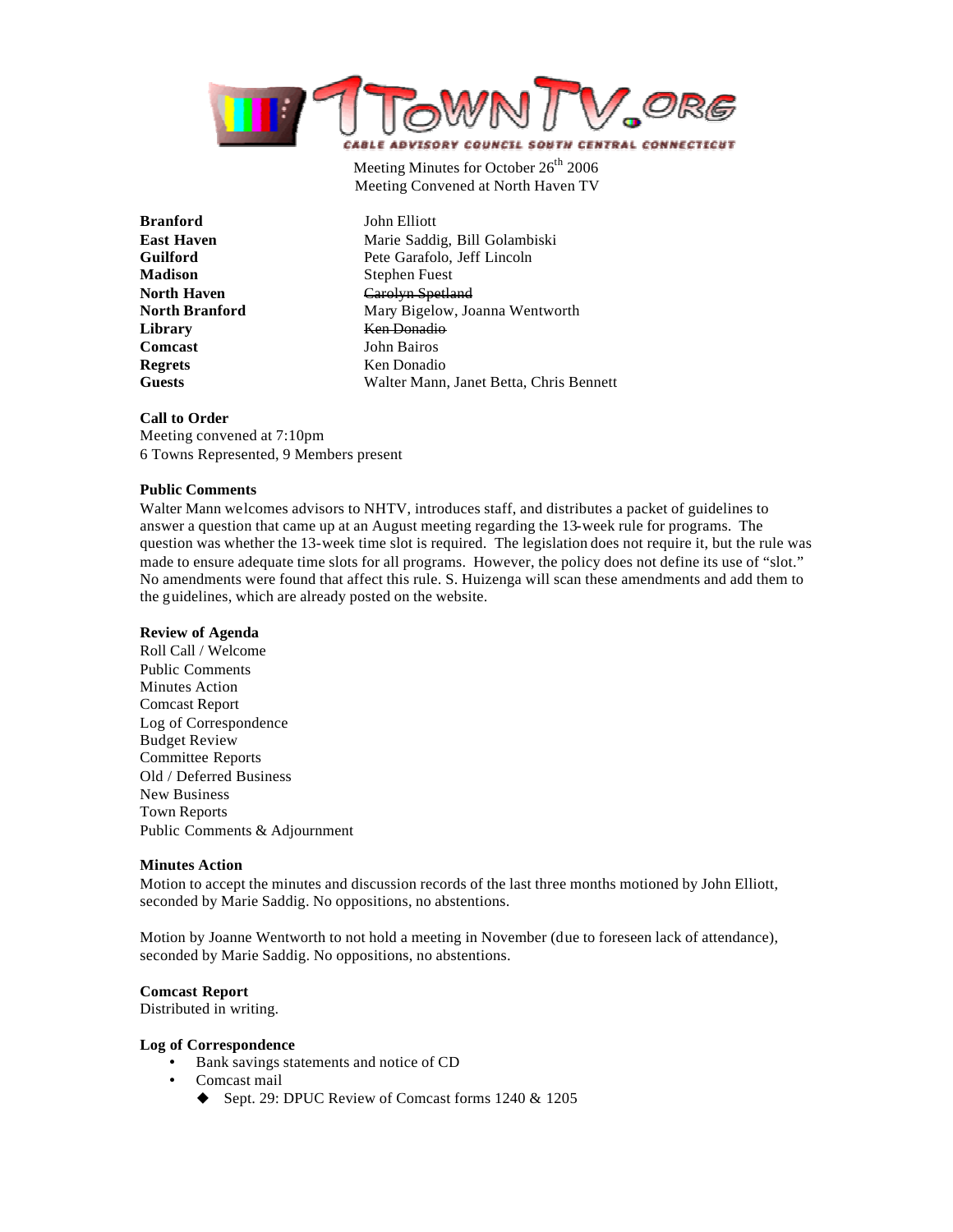- $\blacklozenge$  Oct. 6: Update of service charges
- DPUC annual reports due Dec. 31
- Insurance app. submissions have been received from East Haven, North Haven, Guilford, and Wallingford. Madison is still outstanding; Questions have been received from North Branford but they have not yet submitted anything; and Walter Mann stated that he would turn Branford's submission in within the next several days.
- Advisory Council Annual Report is also being prepared. S. Huizenga asked for significant activity additions. Awards, Congratulations, Shared Services, Insurance, Website, and ACM info will be added.

# **Budget Review**

Advisors are asked to review the distributed budget summary.

- Should fees for public notices be included in the budget? These are placed in newspapers quarterly by Comcast, for \$60/quarter. Adding this to the budget is not necessary but should be recorded for reference with a note that this service is offered "in kind."
- Stephen Fuest motioned to accept the budget, Jeff Lincoln seconds, with recommendations for cosmetic changes to the budget, such as wording changes. The motion carried, no abstentions, no oppositions.

# **Executive Committee Report**

- CD Rollover reported. There was previously a 6-month CD constantly rolled over. This month that has rolled over to a 13-month rollover with a 5.05% interest rate. The money in this account is not completely tied up, it can be withdrawn if necessary with a negligible penalty. There is enough money projected to be in the main checking account for this fiscal year.
- Stephen Fuest motioned to close the checking account and move its money to the CD, John Elliott seconded. No oppositions, no abstentions.
- Financial Report: Bills and checking statements were received in October. Cash in the amount of \$26 was paid to re-open the P.O. Box. (Although this fee is listed in the budget as \$36/year)
- The website annual fee of \$107 was also paid, as well as three years (at \$15/year) for the domain name 7TownTV.org. These figures should be added to the budget.

# **Old / Deferred Business**

None

# **New Business**

- Quarterly HTML newsletters will be sent out to advisors and archived on the website. Copies can also be distributed at meetings.
- John Elliott motioned that town councils be given a contact sheet with all advisors' names, addresses, e-mail addresses, and phone numbers in hard copy. Seconded by Jeff Lincoln. This info, however, will not be listed on the website. Marie Saddig will e-mail the advisors' information to Jeff Lincoln, who will compile this list.
- M. Bigelow reported she has been getting extra spam in her website mailbox. S. Huizenga will inquire to see if there is an extra protections that can be added to reduce this. John Elliott motions that an expense is allowable for this purpose, if necessary; Stephen Fuest seconds this. The motion for improvement if available carries; no oppositions, no abstentions.

# **Town Reports**

East Haven (Marie Saddig)

- No quorum at last meeting, so the wizard mascot's name will be decided during the November meeting. There were 30 name recommendations from the community.
- New member of the Board of Directors, Paul Cahill. There is still one more opening on the board.
- Part of the 15<sup>th</sup> anniversary celebration is a Talent Show which will be held in November and broadcast live on ETV. Viewers can call or e-mail to vote for the winner.
- The annual meeting and  $15<sup>th</sup>$  anniversary celebration dinner will be held in December. Also included are recognition awards and a video following the history of the organization.

# Guilford (Jeff Lincoln)

• The station has recently gotten new carpeting, supplies, and paint.